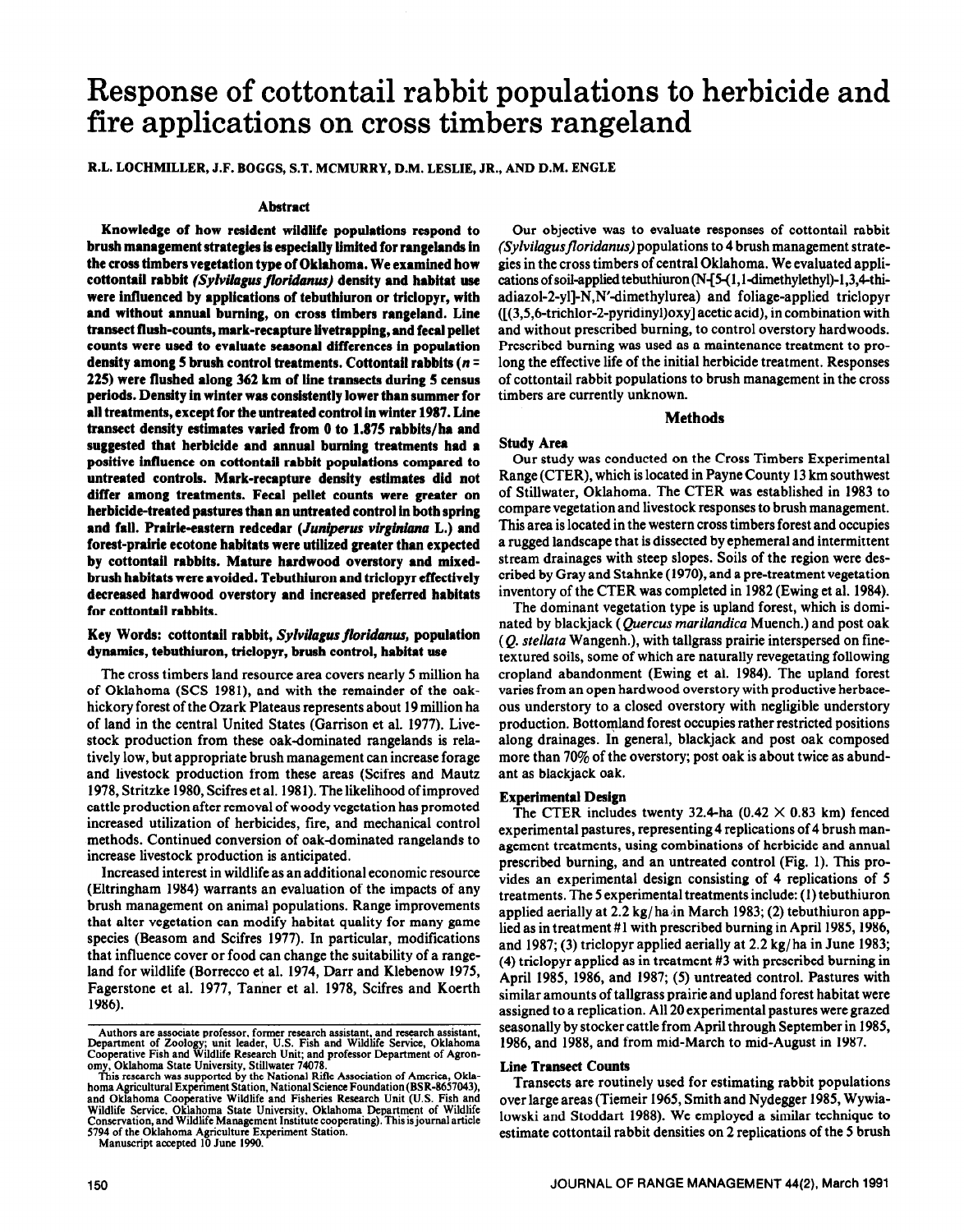



treatments. Three 0.8~km permanent line transects were established on each of 10 pastures. The 3 line transects were spaced systematically and were separated at least 100 m from boundary fences as well as each other. Each transect was walked 3 times between 0600 and 0900 hours in July (summer) and February (winter) from 1986 to 1988, which resulted in censusing 14.5 km on each treatment and 72.5 km for all treatments within a season, Observers measured the perpendicular distance from the transect line to the point where a cottontail rabbit flushed (Wywialowski and Stoddart 1988). Cottontail rabbit density was estimated for each treatment from the frequency distributions of perpendicular distances using the Fourier Series estimator in program TRAN-SECT (Bumham et al. 1980).

#### **Mark-Recapture Census**

Density of cottontail rabbit populations is determined in part by availability of adequate nesting and escape cover (Chapman et al. 1982). Therefore, more intensive monitoring with mark-recapture censusing was conducted on 3 adjacent pastures (untreated control, triclopyr only, and a tebuthiuron with fire treatment) that differed substantially in the amount and type of post-treatment cover that was available to cottontail rabbits. Untreated control pastures were characterized by a dense woody canopy with little herbaceous cover and moderate amounts of woody understory; triclopyr-treated pastures contained little overstory with moderate amounts of herbaceous cover and dense understory of herbicideresistant woody species; and, tebuthiuron with fire treatments possessed very little overstory, dense herbaceous cover, and very little woody understory (Engle et al. 1987, Stritzke et al. 1987).

These 3 treated pastures were censused by a mark-recapture technique using single-door box traps (90  $\times$  30  $\times$  30 cm) placed at 75-m intervals in a  $8 \times 4$  grid pattern (32 traps/pasture) that was centered on each pasture. Each trap location on the grid was marked with a permanent wood stake. Traps were baited with

| Year | Season | <b>Brush treatment</b>                                                        | Mean <sup>1</sup>                                                                                           | <b>Standard</b><br>error                  | 95% confidence<br>interval                                                                      |  |
|------|--------|-------------------------------------------------------------------------------|-------------------------------------------------------------------------------------------------------------|-------------------------------------------|-------------------------------------------------------------------------------------------------|--|
| 1986 | Summer | Tebuthiuron<br>Tebuthiuron w/fire<br>Triclopyr<br>Triclopyr w/fire<br>Control | $0.414$ <sup>*</sup><br>1.404 <sup>b</sup><br>1.117 <sup>c</sup><br>$1.327^{bc}$<br>0.858 <sup>abc</sup>    | 0.230<br>0.340<br>0.220<br>0.182<br>0.354 | $-0.178 - 1.006$<br>$0.521 - 2.287$<br>$0.352 - 1.882$<br>0.386-2.667<br>$0.015 - 1.701$        |  |
| 1987 | Winter | Tebuthiuron<br>Tebuthiuron w/fire<br>Triclopyr<br>Triclopyr w/fire<br>Control | $0.000*$<br>0.460 <sup>b</sup><br>0.019g <sup>2</sup><br>$0.000^*$<br>$1.875$ <sup>c</sup>                  | 0.000<br>0.230<br>0.089<br>0.000<br>0.718 | $0.000 - 0.000$<br>$-0.132 - 1.052$<br>$-0.213 - 0.251$<br>$0.000 - 0.000$<br>$0.027 - 3.720$   |  |
| 1987 | Summer | Tebuthiuron<br>Tebuthiuron w/fire<br>Triclopyr<br>Triclopyr w/fire<br>Control | $0.622$ <sup>abc</sup><br>0.816 <sup>b</sup><br>1.058 <sup>b</sup><br>1.606 <sup>b</sup><br>$0.207^{\circ}$ | 0.325<br>0.279<br>0.269<br>0.551<br>0.075 | $-0.215 - 1.459$<br>$0.096 - 1.535$<br>$0.365 - 1.750$<br>$0.188 - 3.023$<br>$0.012 - 0.402$    |  |
| 1988 | Winter | Tebuthiuron<br>Tebuthiuron w/fire<br>Triclopyr<br>Triclopyr w/fire<br>Control | $0.000$ <sup>*</sup><br>0.061 <sup>b</sup><br>$0.043^{ab}$<br>$0.009^{ab}$<br>$0.001^{ab}$                  | 0.000<br>0.027<br>0.043<br>0.054<br>0.163 | $0.000 - 0.000$<br>$-0.009 - 0.131$<br>$-0.068 - 0.154$<br>$-0.112 - 0.130$<br>$-0.301 - 0.303$ |  |
| 1988 | Summer | Tebuthiuron<br>Tebuthiuron w/fire<br>Triclopyr<br>Triclopyr w/fire<br>Control | $0.846*$<br>$0.511^{ab}$<br>$0.838$ <sup>*</sup><br>$0.471$ <sup>ab</sup><br>0.062 <sup>b</sup>             | 0.179<br>0.244<br>0.267<br>0.183<br>0.014 | $0.385 - 1.306$<br>$-0.117 - 1.139$<br>$0.150 - 1.525$<br>$0.000 - 0.942$<br>0.026-0.098        |  |

Table 1. Seasonal TRANSECT (Burnham et al. 1980) estimates of cottontail rabbit density (rabbits/ha) on 5 brush control treatments on the Cross Timbers Experimental Range, Payne County, Oklahoma; summer 1986 to summer 1988.

<sup>1</sup> Means within a season followed by different letters are significantly different ( $P<0.100$ ).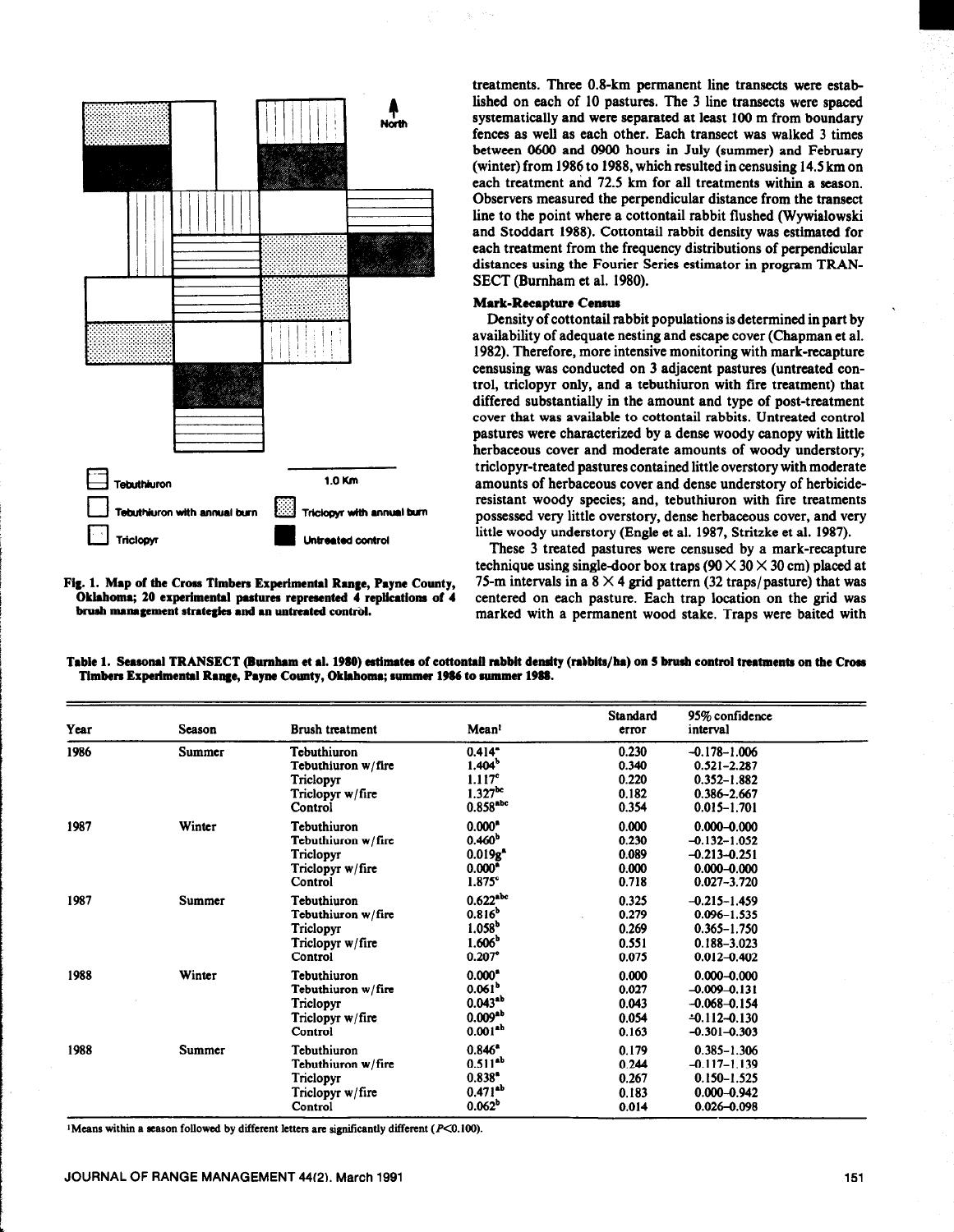|  |  |  | Table 2. Structure characteristics of 5 habitat types on the Cross Timbers Experimental Range, Payne County, Oklahoma (measured in October, 1987). |  |
|--|--|--|----------------------------------------------------------------------------------------------------------------------------------------------------|--|
|--|--|--|----------------------------------------------------------------------------------------------------------------------------------------------------|--|

|                                                           | Mature hardwood<br>overstory |           | Prairie-eastern<br>redcedar |           | Forest-prairie<br>ecotone |           | Prairie-snag<br>overstory |              | Mixed brush-snag<br>overstory |           |
|-----------------------------------------------------------|------------------------------|-----------|-----------------------------|-----------|---------------------------|-----------|---------------------------|--------------|-------------------------------|-----------|
| Habitat variable                                          | $\boldsymbol{X}$             | <b>SE</b> | X                           | <b>SE</b> | X                         | <b>SE</b> |                           | <b>SE</b>    | X                             | <b>SE</b> |
| Woody plant density<br>$(\text{stems}/0.0016 \text{ ha})$ | 34                           |           | 2                           |           | 15                        | 6         | э                         | $\mathbf{2}$ | 24                            | 5         |
| Herbaceous canopy<br>cover (%)                            | 10                           | 3         | 79                          | 3         | 64                        | 8         | 78                        | 4            | 62                            |           |
| Woody understory<br>canopy cover $(\%)$                   | 21                           | 3         | 6                           | 3         | 12                        |           | 3                         |              | 24                            |           |
| Overstory canopy<br>cover (%)                             | 61                           | 3         | 8                           | 3         | 19                        |           | 18                        | 3.           | 27                            |           |
| Lateral foliage<br>density <sup>1</sup>                   |                              |           |                             |           |                           |           |                           |              |                               |           |
| $0 - 0.5$ m                                               | 3.2                          | 0.2       | 2.9                         | 0.2       | 3.5                       | 0.4       | 3.4                       | 0.2          | 3.8                           | 0.2       |
| $0.5 - 1.0$ m                                             | 3.4                          | 0.1       | 2.4                         | 0.3       | 3.4                       | 0.4       | 2.6                       | 0.2          | 3.4                           | 0.2       |
| $1.0 - 1.5$ m                                             | 3.1                          | 0.2       | 2.2                         | 0.2       | 3.2                       | 0.3       | 2.3                       | 0.2          | 3.0                           | , 0.3     |
| $1.5 - 2.0$ m                                             | 3.6                          | 0.1       | 2.2                         | 0.2       | 3.1                       | 0.4       | 2.2                       | 0.2          | 3.0                           | 0.3       |

 $\text{1Density classes: } 1 = 0 - 20\%; 2 = 21 - 40\%; 3 = 41 - 60\%; 4 = 61 - 80\%; 5 = 81 - 100\%$ 

apple and alfalfa and set for 10 consecutive days during late October (fall) and late April (spring) from fall 1986 to fall 1988. Initially, each captured cottontail rabbit was marked with a unique ear tag and released. Recaptures were recorded and released. Mark-recapture data were analyzed using program CAPTURE (Otis et al. 1978) to estimate seasonal abundance for each pasture. We estimated the effective trapping area by adding one-half of the mean maximum recapture distance to the periphery of each grid. Cottontail rabbit density was estimated by dividing the estimated abundance by the effective trapping area (Otis et al. 1978). No cottontail rabbits marked on a pasture were subsequently recaptured on adjacent pastures.

# Habitat **Use**

Both treated and untreated pastures contain a mosaic of habitat types. We identified 5 post-treatment habitat types on the markrecapture trapping grids: (1) mature hardwood forest, (2) prairie with eastern redcedar, (3) forest-prairie ecotone, (4) prairie with snag overstory, and (5) mixed-brush with snag overstory. Each trap station was assigned to 1 of these habitat types. We measured habitat use by fecal pellet counts (Wolff 1980, Litvaitis et al. 1985) on existing mark-recapture trapping grids. All pellets were counted and removed within a l-m radius of the trap stake 1 week before each trapping period in October and April from fall 1986 to fall 1988.

Structural characteristics of vegetation were assessed at each pellet plot in early October 1987. Woody plant density in the understory was measured by counting the number of stems with a diameter  $\leq$ 7.5 cm and a height  $>$ 0.5 m within a 16 m<sup>2</sup> (4  $\times$  4 m) plot centered on each stake. Canopy cover of herbaceous plants, woody understory plants, and trees was ocularly estimated within each plot. Lateral foliage density, an index of visual obstruction provided by understory vegetation, was measured at 0.5-m intervals from 0 to 2 m above ground using a vegetation profile board (Nudds 1977) centered on each stake. The observer viewed the board 15 m from the plot in each of 4 quadrats and a mean value determined for each plot. Measurements were assigned to 1 of 5 density classes based on proportion of the board obstructed from vision (i.e.,  $1 = 0 - 20\%$  covered,  $2 = 21 - 40\%$  covered, etc.).

# **Statistical Analysis**

**Density estimates derived from line-transect and mark-recapture**  censuses were compared within each season using 2 statistics (Brownie et al. 1978, Wywialowski and Stoddart 1988), with significance indicated by *P < 0.10.* Pellet counts within a study pasture were grouped by season prior to analysis. To correct for deviations from normality, we performed logarithmic transformations on pellet counts and shrub density counts and arcsin transformations on cover measurements (ground, shrub, canopy) (Sokal and Rohlf 1969). We used chi-square and Bonferroni Z statistics (Neu et al. 1974) to compare availability and use of habitat types. Pairwise correlation coefficients were used to detect vegetation variables that influenced habitat use by cottontail rabbits.

# **Results and Discussion**

# **Rabbit Densities**

Cottontail rabbits ( $n = 225$ ) were flushed along 362 km of line transects during the 5 census periods. Rabbit density in winter was consistently lower than summer for all treatments, except for the untreated control in winter 1987 (Table 1). Although visibility for observing rabbits was excellent on all treatments in winter, no rabbits were counted along transects in several treatments. Density estimates varied from 0 to 1.875 rabbits/ ha in winter. Low overwinter survival and dispersal of juveniles (Chapman et al. 1982) probably accounted for most of the seasonal decline in density.

A gradual decline in rabbit density was observed from summer 1986 to summer 1988 on all treatments, except the tebuthiuron treatment, where mean summer densities increased from 0.414 to 0.846 rabbits/ ha. The mean estimated density of cottontail rabbits for all treatments declined from 1.024 rabbits/ ha in summer 1986 to 0.545 rabbits/ ha in summer 1988. Decline in rabbit densities during our study could have been due to the periodic cyclic tendencies of this species (Bailey 1968). Although we did not quantify the degree of predation, we frequently noticed predator scats and rabbit kill-sites along transects during 1986 and 1987. Very few signs of predation were evident in 1988.

Line transect censuses suggested tebuthiuron and triclopyr herbicides and burning can have a positive influence on population density of cottontail rabbits (Table 1). Density was significantly greater on triclopyr than unburned tebuthiuron treatments, and burned tebuthiuron pastures supported a greater density than unburned tebuthiuron pastures, in summer 1986. Densities on treated pastures, except for unburned tebuthiuron, were significantly greater than untreated controls in summer 1987. Unburned tebuthiuron and triclopyr treatments also supported greater densities than controls in summer 1988.

Although line transect densities were low in winter, treatment differences were evident in both 1987 and 1988 (Table 1). Densities were greater on controls and burned tebuthiuron pastures compared to other brush treatments in winter 1987 and greater on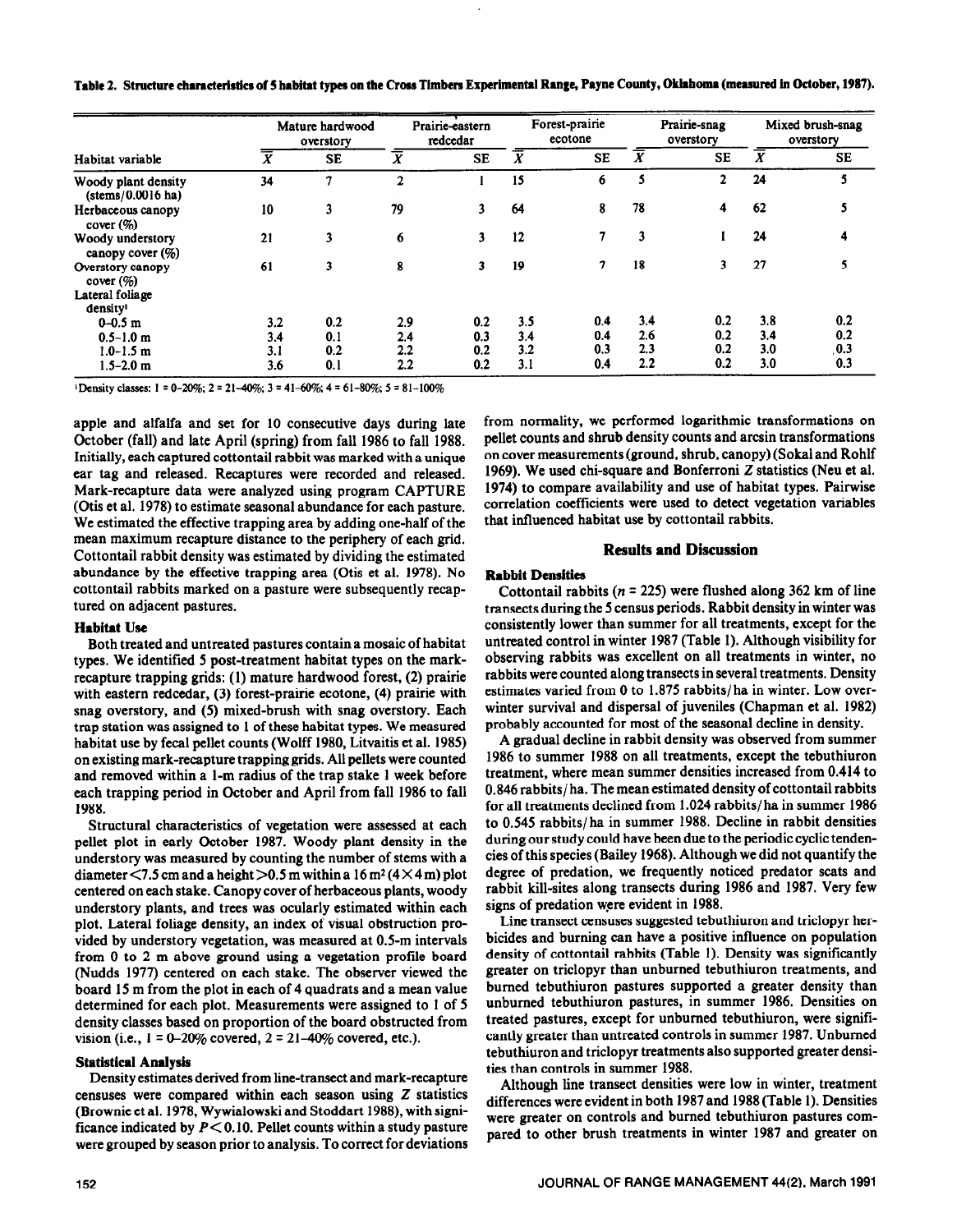burned than unburned tebuthiuron treatments in winter 1988. No cottontail rabbits were observed on the tebuthiuron treatment in winter 1987 and 1988. We do not think cover availability adequately explained the lack of winter observations on tebuthiuron treatments. Several other treatments also supported few rabbits, despite greater amounts of cover on those treatments.

We captured 164 individual cottontail rabbits on 204 different occasions. The number of cottontail rabbits that were recaptured was not great: only 7.3% of individuals caught were recaptured within the same season. Large seasonal fluctuations in markrecapture estimates of density were observed (Fig. 2), similar to the



Fig. 2. Estimates of population density (rabbits/ha  $\pm$  SE) by mark**recapture census of cottontail rabbits in** 3 **experimental pastures using program** CAPTURE (Otis **et al. 1978). Populations were sampled in fall and spring from fell 1986 to fall 1988.** 

fluctuations observed in line transect estimates (Table 1). Markrecapture estimates of density were greatest in fall 1986 with 7.32 rabbits/ha on the tebuthiuron with fire treatment. Fall markrecapture estimates of population density declined during the study and reached their lowest in fall 1988. Mark-recapture estimates for fall 1988 were similar to the estimates derived from line transect censuses, despite the fact that line transect estimates were determined in summer and winter. Fall density estimates should reflect an additional 3 months of recruitment into the population compared to line transect estimates for summer. Spring estimates also could include recruitment into the overwinter population, as the breeding season begins between January and March (Barkalow 1962, Pelton and Provost 1972). This suggested that recruitment was low for all pastures in 1988, possibly in response to lower than normal herbage production which persisted through most of the summer (unpublished data).

Differences in mark-recapture estimates of population density among treatments were not significant  $(P>0.10)$  for any fall season because of large standard errors associated with our estimates (Fig. 2). Statistical comparisons among treatments were not performed for spring estimates because no rabbits were recaptured on several treatment pastures. The lack of adequate recaptures during our censuses may have been caused by a large trap-shy component in populations or ineffective baiting techniques.

In contrast to mark-recapture estimates, the seasonal frequency distribution of fecal pellets differed among the 3 trapping grids (Fig. 3). The Bonferroni intervals showed that pastures treated with triclopyr and tebuthiuron with fire were utilized greater than expected  $(P<0.05)$  and the control pasture was utilized less than expected  $(P<0.05)$  in fall (3 sample periods pooled). A similar trend was observed for spring (sample periods pooled) when the tebuthiuron with fire pasture was utilized greater than expected and the control pasture was utilized less than expected. These



**Fig. 3. Fecal pellet density (pellets/plot) on** 3 **experimental pestures from fall 1986 to fall 1988. Pellet counts were subjected to a (x + 1) logarithmic transformation prior to calculating**  $\bar{x} \pm \text{SE}$ **.** 

results agreed more closely with line transect estimates than to mark-recapture results. Our data support the conclusion that brush treatments had a positive influence on cottontail rabbits, but remarkable differences in rabbit density did not exist among treatments. Undoubtedly some of the discrepancy between population indices was a reflection of differences in sensitivity among techniques.

## **Habitat Use**

The 5 habitat types identified on trapping grids differed markedly in their structural attributes (Table 2). Prairie-eastern redcedar and prairie-snag overstory habitats were characterized by minimal woody understory and overstory canopy, moderate lateral foliage density, and high herbaceous cover. Conversely, mature hardwood and mixed brush-snag overstory habitats had high woody understory cover and lateral foliage density, and low amounts of herbaceous cover. Forest-prairie ecotones occurred less frequently on the grids and represented an intermediate or transitional habitat type. Habitats of mature hardwood overstory or prairies with a snag overstory were the 2 prominent types on our trapping grids (Table 3).

**Table 3. Total captures of cottontail rabbits in 5 hebitet types on \*Ae Cross Timbers Experimental Range in fall (1986-88); observed captured totals**  for each habitat type did not differ (P>0.10) from expected.

|                            | Total fall captures |                            |    |                   |  |  |  |  |
|----------------------------|---------------------|----------------------------|----|-------------------|--|--|--|--|
| Habitat type               | n                   | Рго-<br>portion of<br>агеа |    | Observed Expected |  |  |  |  |
| Mature hardwood overstory  | 75                  | 0.26                       | 42 | 45.2              |  |  |  |  |
| Prairie-eastern redcedar   | 51                  | 0.18                       | 39 | 31.3              |  |  |  |  |
| Forest-prairie ecotone     | 21                  | 0.07                       | 13 | 12.2              |  |  |  |  |
| Prairie-snag overstory     | 87                  | 0.30                       | 58 | 52.2              |  |  |  |  |
| Mixed brush-snag overstory | 54                  | 0.19                       | 22 | 33.1              |  |  |  |  |

Represents no. of sample plots  $\times$  replicates.

Cottontail rabbits are habitat generalists and no universal type appears to be preferred (Chapman et al. 1982). We used live capture and fecal pellet count distributions to assess preferential habitat use on the CTER. Both techniques have been used previously to assess patterns of habitat use by lagomorphs (Adams 1959, Wolff 1980, Litvaitis et al. 1985). Availability of habitat types relative to frequency of live captures of cottontail rabbits (Table 3) showed no preferential utilization of habitats  $(P>0.10)$  on the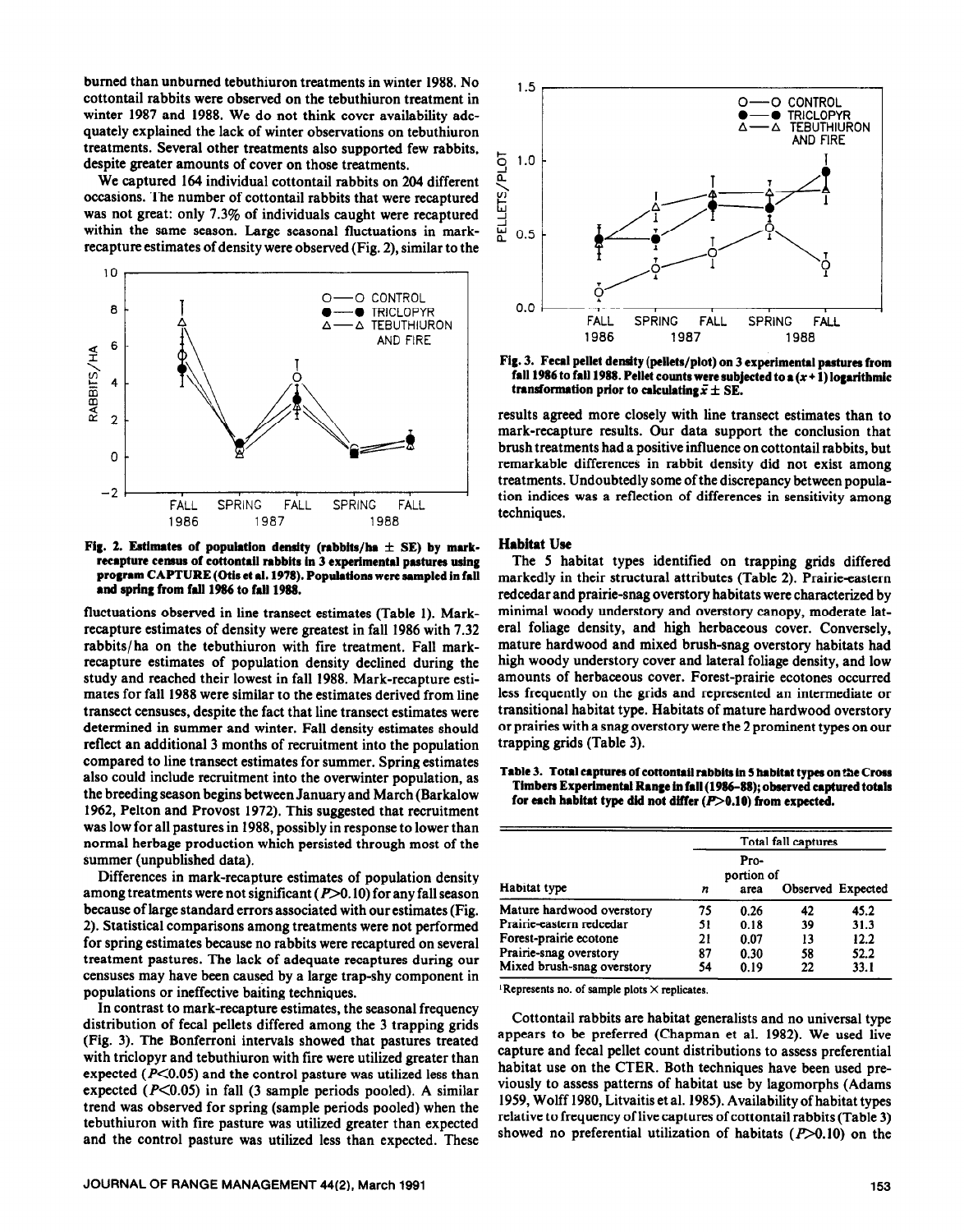Table 4. Cottontail rabbit utilization of 5 habitat types within the Cross Timbers Experimental Range, Payne County, Oklahoma as indicated by the **distribution of pellets in fall (1986-88) and spring (1987-88). Observed fecal pellet totals greater (+) or less (-), and no different (NS) than expected for**  each season are indicated (P<0.10).

|                            |    | Fall pellet distribution |          |     |    | Spring pellet distribution |          |            |  |
|----------------------------|----|--------------------------|----------|-----|----|----------------------------|----------|------------|--|
| Habitat type               | n  | Observed                 | Expected | Use |    | Observed                   | Expected | <b>Use</b> |  |
| Mature hardwood overstory  | 75 | 67                       | 830      |     | 50 | 183                        | 329      |            |  |
| Prairie-eastern redcedar   | 51 | 1142                     | 574      |     | 34 | 472                        | 228      |            |  |
| Forest-prairie ecotone     | 21 | 644                      | 224      |     | 14 | 113                        | 89       |            |  |
| Prairie-snag overstory     | 87 | 1007                     | 958      | NS  | 58 | 364                        | 380      | NS         |  |
| Mixed brush-snag overstory | 54 | 332                      | 606      |     | 36 | 135                        | 241      |            |  |

**Rcprcscnts no. of sample plots X replicates.** 

CTER. In contrast, frequency distributions of fecal pellets showed that prairie-eastern redcedar and forest-prairie ecotone habitats were used more than expected  $(P<0.05)$  and habitats with a mature hardwood overstory or mixed brush-snag overstory were used less than expected ( $P \le 0.05$ ) (Table 4). Pairwise correlation coefficients (Table 5) suggested that rabbits select for habitats with adequate herbaceous cover and against those with heavy canopy cover. Overstory cover of untreated blackjack and post oak effectively reduced herbaceous cover and thus food availability. Herbicide treatments, particularly tebuthiuron, promoted greater herbaceous cover compared to controls.

Differences between pellet counts and live captures to determine habitat preferences are partially related to the lack of adequate numbers of captures. The basic assumption of both indices is that captures should increase with the amount of time rabbits spend within a habitat type (Litvaitis et al. 1985). In most seasons, we had few recaptures which hindered our ability to detect time spent within a habitat type. Live trapping may have provided different results on habitat use if a large proportion of each population was captured (trap-shy component) or more individuals were recaptured. Live trapping and pellet counts can provide similar information on habitat use (Litvaitis et al. 1985).

Our objective was to evaluate the impacts of brush management on cottontail rabbit populations in the cross timbers of Oklahoma. Our results indicate that triclopyr and tebuthiuron herbicide applications used in combination with and without prescribed fire (annual) have no adverse impacts on resident populations. Although results were not always consistent, line transect censuses, fecal pellet counts, and habitat preference evaluations suggested that treated areas supported higher densities of cottontail rabbits and provided more preferred habitat types than control areas. Line transect censuses also suggested that prescribed burning had a positive impact on density of cottontail rabbit populations. Habitat preference evaluations indicated that the pasture treated with tebuthiuron provided more favorable habitat types for cottontail rabbits than the pasture treated with triclopyr.

Successional and climatic changes occurred on treated pastures during the study, and undoubtedly influenced cottontail rabbit numbers and responses to treatments among seasons and years. Herbicide applications were completed in 1983 and prescribed burning was initiated in 1985. Our study began in 1986; we therefore, have no information on population responses immediately following brush control. However, the higher mark-recapture estimates in 1986, followed by a gradual annual decline to 1988, suggests that populations increased after the first year of treatment.

Applications of tebuthiuron and triclopyr, either with or without prescribed fire, provide a useful management option for increasing the diversity of habitats and increasing preferred habitat types of cottontail rabbits. Our comparisons among 3 pastures suggests that tebuthiuron applications provide more suitable habitat types than applications of triclopyr.

# **Conclusion Literature Cited**

- Adams, L. 1959. An analysis of a population of snowshoe hares in northwestern Montana. Ecol. Monogr. 29:141-170.
- **Bailey, J.A. 1968.** Regionwide fluctuations in the abundance of cottontails. Trans. North Amer. Wildl. and Nat. Resour. Conf. 33:265-277.
- **Barkalow, F.S. 1962.** Latitude related to reproduction in the cottontail rabbit. J. Wild]. Manage. 26:32-37.
- Beasom, S.L., and C.J. Scifres. 1977. Population reactions of selected game species to aerial herbicide applications in south Texas. J. Range Manage. 30:138-142.

**Table 5. Pairwise correlation coefficients between cottontail rabbit pellet density or capture frequency and structural characteristics of habitats on the Cross Timbers Experimental Range, Payne County, Oklahoma.** 

|                      |              |                  | Habitat variable |                              |                |                 |         |            |  |
|----------------------|--------------|------------------|------------------|------------------------------|----------------|-----------------|---------|------------|--|
| Treatment<br>pasture | Index        | Shrub<br>density | Ground<br>cover  | Smilax <sup>1</sup><br>cover | Shrub<br>cover | Canopy<br>cover | LSF12   | LDF43      |  |
| Control              | Pellets/plot | $-0.32**$        | $0.80***$        | $-0.14$                      | $-0.41**$      | $-0.66***$      | $-0.25$ | $-0.38*$   |  |
|                      | Rabbits/plot | $-0.24$          | 0.07             | $-0.18$                      | $-0.12$        | $-0.07$         | $-0.14$ | 0.09       |  |
| Triclopyr            | Pellets/plot | $-0.12$          | 0.20             | $-0.03$                      | $-0.29$        | $-0.53***$      | $-0.11$ | $-0.34*$   |  |
|                      | Rabbits/plot | $-0.29$          | 0.06             | $-0.32*$                     | $-0.07$        | 0.02            | 0.16    | 0.07       |  |
| Tebuthiuron          | Pellets/plot | 0.02             | $0.51***$        | $-0.15$                      | $-0.14$        | 0.06            | $-0.19$ | 0.13       |  |
| with fire            | Rabbits/plot | $-0.16$          | $-0.01$          | $-0.35*$                     | $-0.22$        | $-0.02$         | $-0.05$ | 0.23       |  |
| All treatments       | Pellets/plot | $-0.31***$       | $0.68***$        | $-0.10$                      | $-0.41***$     | $-0.62***$      | $-0.08$ | $-0.36***$ |  |
|                      | Rabbits/plot | $-0.22*$         | 0.04             | $-0.26**$                    | $-0.11$        | 0.03            | $-0.02$ | 0.10       |  |

 $P$ ercent canopy cover attributed a greenbriar (Smilax sp.).

<sup>2</sup>Lateral foliage density at 0-0.5 m.

'Lateral foliage density at 1.5-2.0 m.

 $P<0.05$  (\*),  $P<0.01$  (\*\*),  $P<0.001$  (\*\*\*).